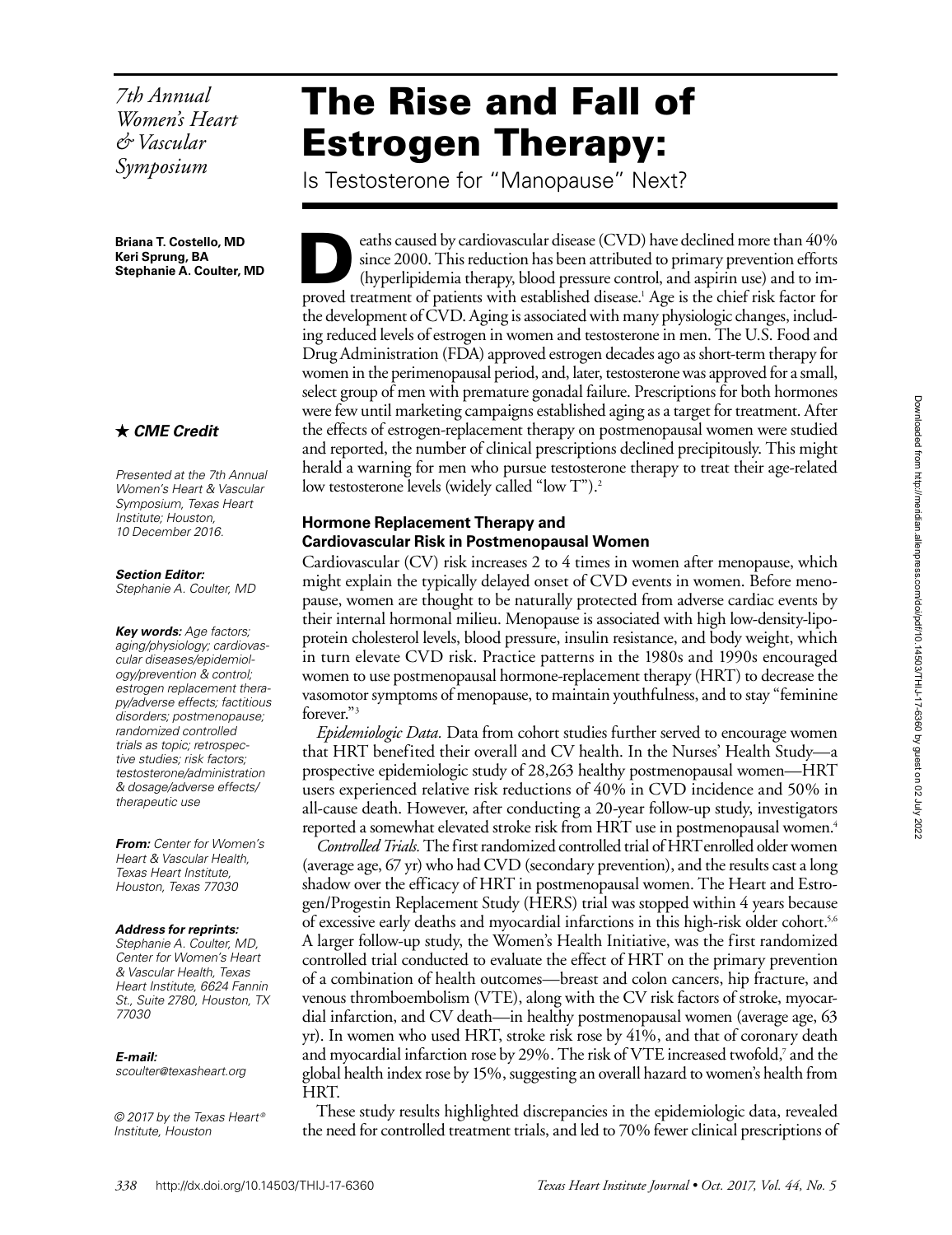HRT for postmenopausal women during the 10 years after the results were released. Hormone replacement remains the best therapy for vasomotor symptoms associated with menopause; however, its use—at the lowest possible dose and for the shortest feasible duration—is now recommended only in women at low risk of heart disease.

# **Men and Declining Testosterone Levels**

A similar situation seems to be evolving for men, who have natural, continuous reductions in androgen levels after the age of 30 years. Obesity is most influential in reducing testosterone levels: an increase in body mass index to >25 kg/m<sup>2</sup> lowers testosterone levels in equivalence to aging 15 years.<sup>8</sup> Symptoms of low energy, fatigue, diminished libido, and psychological depression have been attributed to male menopause (popularly called "manopause"). Marketers of testosterone products have instilled artificial alarm about these symptoms: the number of testosterone prescriptions written for U.S. men has tripled since 2001, and 3 million prescriptions were written in 2012 for the market leader, AndroGel® (AbbVie Inc.; N. Chicago, Ill). Cumulative sales of testosterone-boosting drugs, an estimated \$2 billion in 2012,<sup>9</sup> were projected to rise to \$5 billion by 2017.

Androgen deficiency in adult men is defined as symptomatic gonadal failure that leads to a loss of body hair, lower mineral density in bones, gynecomastia, smaller testes, less muscle strength, and higher fat mass. Diagnosis is made on the basis of below-normal bioavailable serum testosterone concentrations collected on separate mornings, combined with psychosomatic symptoms and metabolic factors.<sup>10</sup> However, evidence for exogenous androgen replacement is lacking: as early as 2003, the National Institute on Aging suggested that the rapidly increasing use of testosterone by men who sought to avoid the effects of aging had outpaced the scientific evidence about the hormone's benefits and risks.<sup>11</sup>

# **Risks of Testosterone Replacement**

Therapy with testosterone ultimately suppresses the pituitary-testicular axis, and withdrawal of therapy provokes even lower testosterone levels. In addition, inhibited spermatogenesis from this therapy leads to smaller testicular size. Testosterone therapy is contraindicated under the following circumstances: prostate or breast cancer, elevated prostate-specific antigen levels (especially in black men), a family history of prostate cancer, hematocrit >50% (because of higher thromboembolism risk), and untreated obstructive sleep apnea.<sup>12</sup>

# **Cardiovascular Risk and Testosterone Therapy**

More recent warnings have been issued concerning testosterone therapy and CV risk. In March 2015, the FDA warned of a higher risk of heart attack and stroke in men who use testosterone replacements.<sup>13,14</sup> A metaanalysis of 27 small randomized trials that included nearly 3,000 older men who had been treated with testosterone revealed 180 CV events—a 54% increase in testosterone-treated men versus those who had used a placebo.15 In a larger retrospective cohort of 56,000 men, investigators<sup>16</sup> reported a 36% higher risk for heart attack in the 3 months after testosterone therapy had begun. Men younger than 65 years of age with a history of heart disease were at 3 times greater CV risk than were men without a history, and CV risk was 2.2 fold higher in men older than age 65 than in younger men.15 These CV risks in men mirror those revealed in the clinical trials of HRT-treated women, suggesting increased coagulability in the presence of atherosclerotic plaque.

Other investigators<sup>17</sup> retrospectively studied 8,709 men with confirmed low testosterone levels who had undergone angiography; 80% of that cohort had substantial coronary artery disease. Those who subsequently underwent testosterone therapy had an absolute risk increase of 1.3% in composite all-cause death, myocardial infarction, and stroke (11.3% vs 10% with no therapy). The authors considered this risk to be small; however, its magnitude was increased by the prevalence of coronary artery disease in men, especially those older than 65 years.

To clarify the benefits and risks associated with testosterone replacement, a urology study group organized a 12-site series of double-blinded, randomized trials: the Sexual Function Trial, the Physical Function Trial, and the Vitality Trial.18 Patients applied testosterone gel or placebo gel for one year. Enrollees were all older than 65 years and had serum testosterone levels <275 ng/dL in 2 separate tests. Patients with a history of prostate cancer, high-risk cardiac factors, or severe psychological depression were excluded; only 1.6% of those screened for the trial were included. Patients given testosterone therapy experienced improved sexual activity, sexual desire, and erectile function, but showed no improvement in vitality or in results of a 6-minute walk test. Rates of adverse events were similar between the groups, although the risk of CV complications could not be evaluated, given the sample size and short duration of treatment.18 The CV risks of testosterone therapy in men with established CVD and in those older than 65 years appear to be similar to the risks of HRT in women. However, despite the FDA's warning in 2015, testosterone use in aging men has continued to increase.<sup>19</sup>

It took decades of scientific investigation to discredit and curtail the standard clinical practice of prescribing HRT to postmenopausal women. Meanwhile, testosterone therapy for middle-aged and older men has been broadly accepted, absent definitive evidence of its beneficial effects—and, more important, with incomplete examination of its risks. The marketing of natural aging